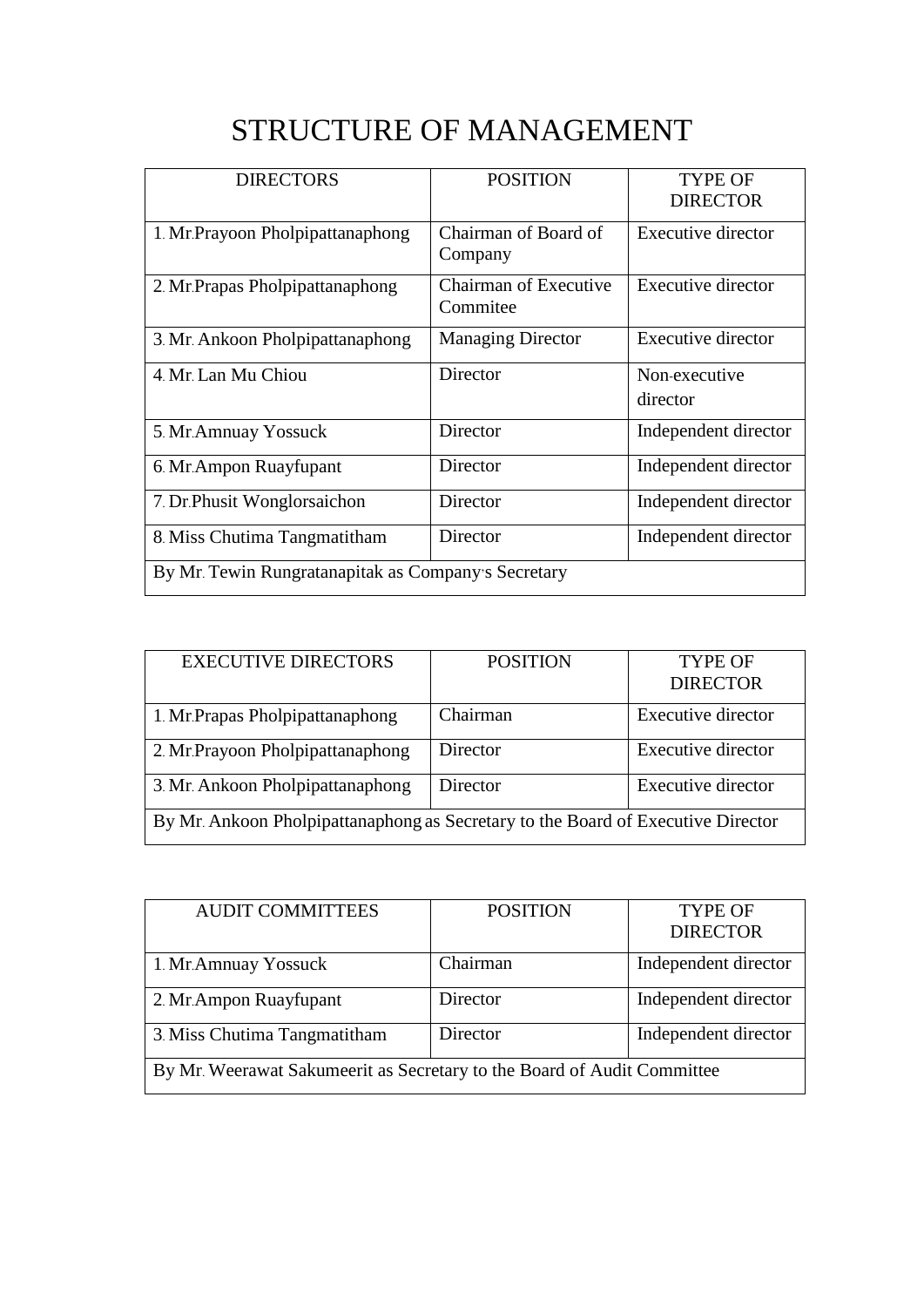| <b>NOMINATION AND</b>                                                         | <b>POSITION</b> | <b>TYPE OF</b>       |
|-------------------------------------------------------------------------------|-----------------|----------------------|
| <b>REMUNERATION</b>                                                           |                 | <b>DIRECTOR</b>      |
| <b>COMMITTEES</b>                                                             |                 |                      |
| 1. Mr. Amnuay Yossuck                                                         | Chairman        | Independent director |
| 2. Mr. Ampon Ruayfupant                                                       | Director        | Independent director |
| 3. Miss Chutima Tangmatitham                                                  | Director        | Independent director |
| 4. Mr. Prapas Pholpipattanaphong                                              | Director        | Executive director   |
| 5. Mr. Ankoon Pholpipattanaphong                                              | Director        | Executive director   |
| By Mr. Wanchandr Sivaboonyawongs as Legal Advisor & Secretary to the Board of |                 |                      |
| Nomination and Remuneration Committee                                         |                 |                      |

| <b>CORPORATE GOVERNANCE</b><br><b>COMMITTEES</b>                        | <b>POSITION</b> | <b>TYPE OF</b><br><b>DIRECTOR</b> |
|-------------------------------------------------------------------------|-----------------|-----------------------------------|
| 1. Dr. Phusit Wonglorsaichon                                            | Chairman        | Independent director              |
| 2. Mr. Ampon Ruayfupant                                                 | Director        | Independent director              |
| 3. Mr. Ankoon Pholpipattanaphong                                        | Director        | Executive director                |
| 4. Mr. Tewin Rungratanapitak                                            | Director        | <b>Financial Controller</b>       |
| 5. Mr. Thanamet Sutta                                                   | Director        | <b>Accounting Manager</b>         |
| 6. Mr. Wanchandr Sivaboonyawongs                                        | Consultant      | Legal advisor                     |
| By Mr. Thanamet Sutta as Secretary to the Board of Corporate Governance |                 |                                   |
| Committee                                                               |                 |                                   |

| <b>RISK MANAGEMENT</b><br><b>COMMITTEES</b>                                          | <b>POSITION</b> | <b>TYPE OF</b><br><b>DIRECTOR</b> |
|--------------------------------------------------------------------------------------|-----------------|-----------------------------------|
| 1. Mr.Prapas Pholpipattanaphong                                                      | Chairman        | Executive director                |
| 2. Mr. Ankoon Pholpipattanaphong                                                     | Director        | <b>Executive director</b>         |
| 3. Dr. Phusit Wonglorsaichon                                                         | Director        | Independent director              |
| 4. Mr. Tewin Rungratanapitak                                                         | Director        | <b>Financial Controller</b>       |
| 5. Mr. Weerawat Sakulmeerit                                                          | Director        | Deputy Manager                    |
| By Mr. Weerawat Sakumeerit as Secretary to the Board of Risk Management<br>Committee |                 |                                   |